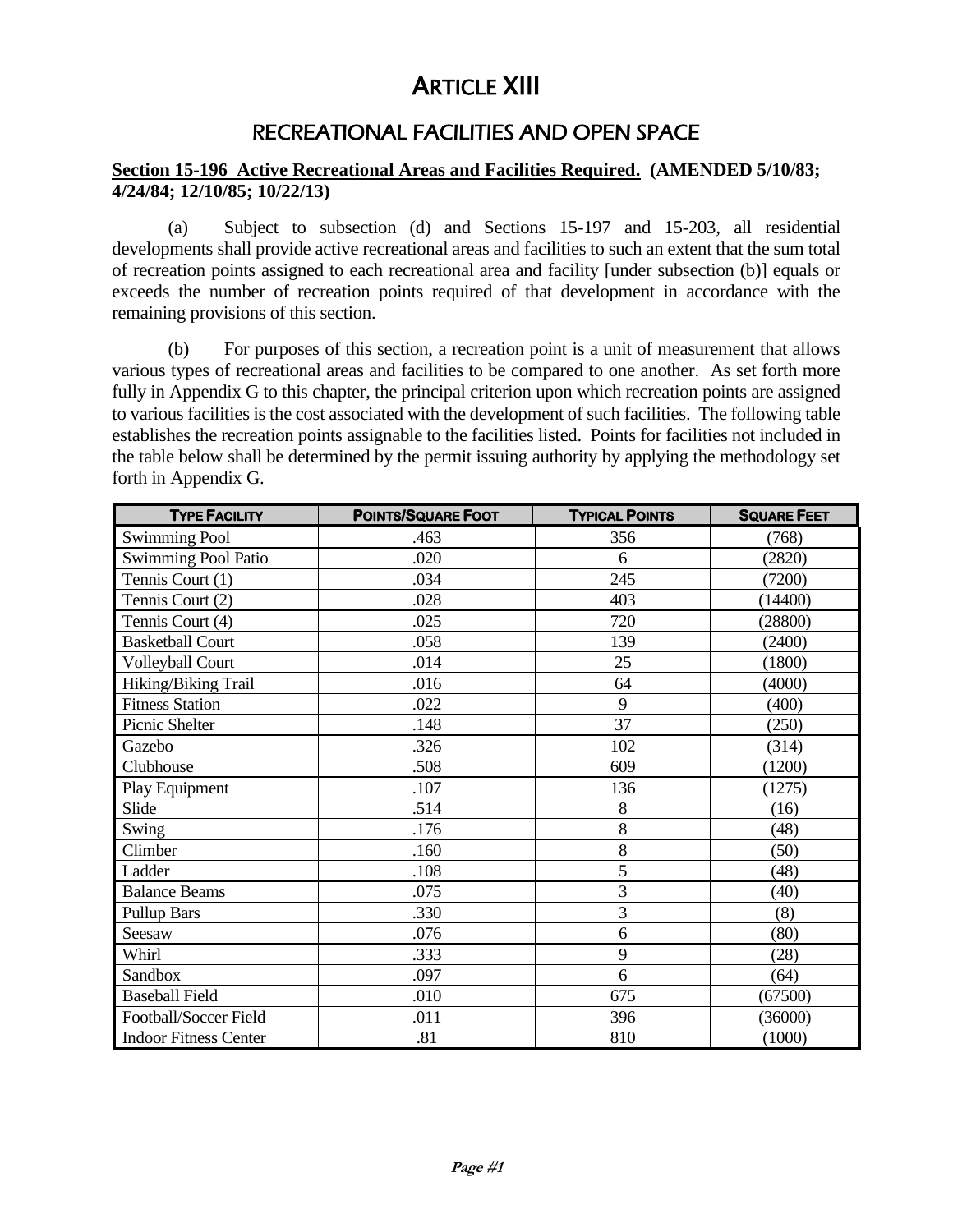(c) The minimum total of recreation points required of any development shall equal the sum of the recreation points assigned to each type of dwelling unit or lot proposed for that development in accordance with the following (The methodology for determining the assignment of recreation points to residential type is set forth in Appendix G.):

| <b>TYPE OF RESIDENCE</b><br>(By Use Classification) | <b>POINTS PER DWELLING UNIT</b> |
|-----------------------------------------------------|---------------------------------|
| Single Family detached<br>1.100                     | 10.39                           |
| Includes mobile home parks<br>1.120                 | 11.25                           |
| Two-family residences<br>1.200                      | 10.39                           |
| Multi-family residences<br>1.300                    |                                 |
| One Bedroom                                         | 5.94                            |
| Two Bedroom                                         | 9.47                            |
| Three or more Bedroom                               | 11.81                           |
| 1.340<br>Single-Room Occupancy                      | 2.97                            |

With respect to residential subdivisions other than architecturally integrated subdivisions, each lot that is large enough for only a single dwelling unit or that is limited by restrictive covenants to development only with a single dwelling unit shall be deemed to house one single-family detached dwelling unit. Subject to Section 15-197, lots that are large enough to accommodate more than one dwelling unit and are not so limited by restrictive covenants shall be deemed to house the largest number of two-bedroom multi-family units that could be approved under this chapter. **(AMENDED 10/10/00)**

(d) The Council recognizes that some developments will contain such a small number of dwelling units that the active recreational areas and facilities required pursuant to this section would be of minimal practical value and that maintenance of such areas for so small a development would likely prove problematic. Therefore, the following types of residential developments shall not be required to provide active recreational areas and facilities under this section but shall be required to pay to the town's open space and recreational facilities fund a fee in lieu thereof in accordance with Section 15-203 if the town determines that it will be feasible to provide active recreational areas and facilities on land that can reasonably be expected to serve the residents of such developments:

- (1) Unsubdivided developments that are small enough so that the minimum amount of recreation points required of such developments is not more than 80. **(AMENDED 2/24/87)**
- (2) Subdivided residential developments of less than fifteen dwelling units. **(AMENDED 6/27/95)**
- (3) For purposes of this subsection, the term "development" refers to the entire project developed on a single tract or contiguous multiple tracts under common ownership or control, regardless of whether the development is constructed in phases or stages. **(AMENDED 2/24/87)**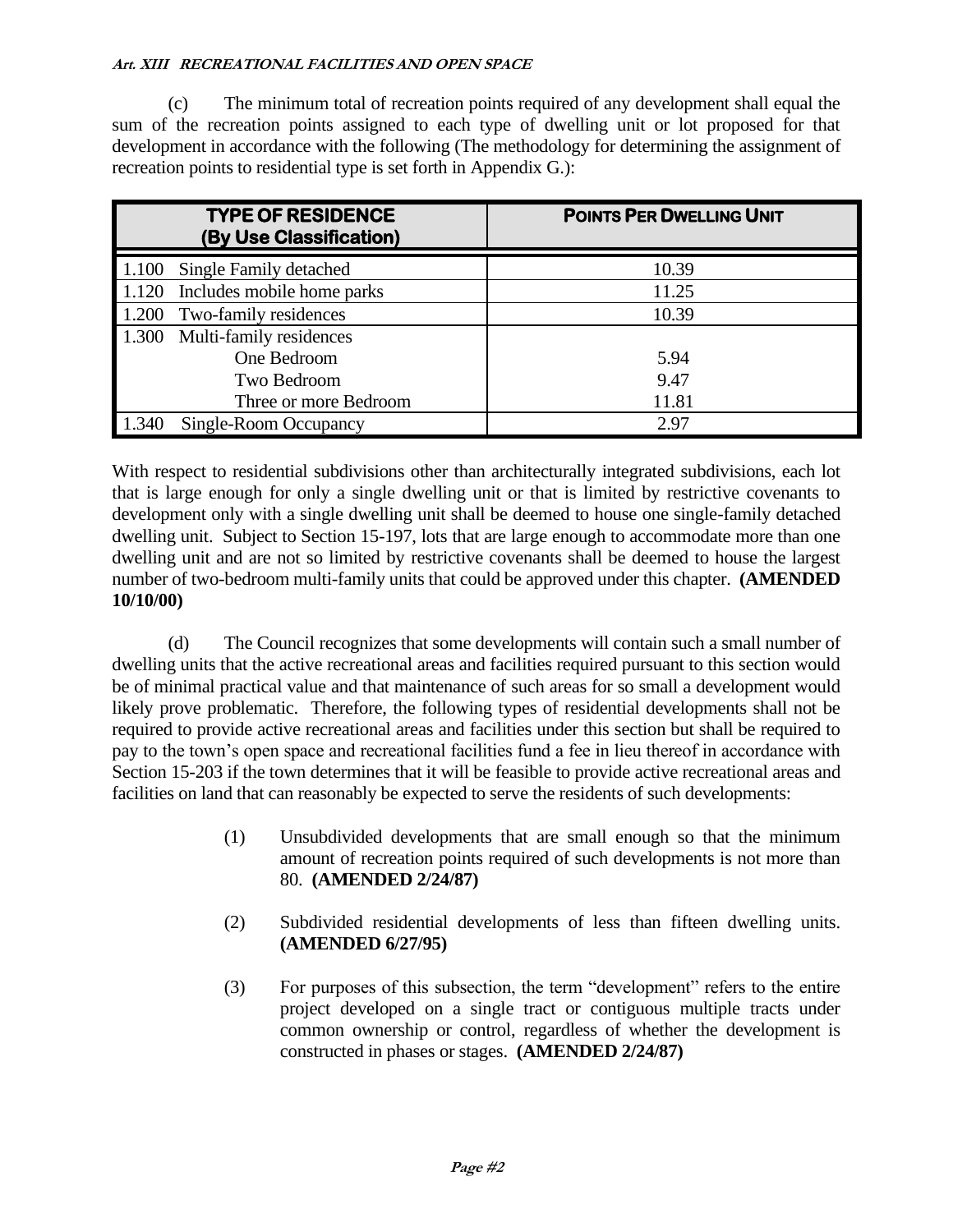(e) If the proposed development contains land subject to the provisions of 15-198(e), then a bike and pedestrian path that has the potential of connecting with similar type facilities on adjoining tracts that also have lands subject to the provisions of 15-198(e) shall be provided within this area, unless the permit issuing authority concludes that such a bike and pedestrian path would be environmentally undesirable or economically unfeasible. **(AMENDED 6/27/95)**

(f) Play equipment suitable for children under 12 should comprise at least 10% of the total required recreation points of single-family units and 5% of the points required of multi-family units in a development. Residential developments consisting of solely single-room occupancy units shall be exempt from the requirement to provide play equipment suitable for children. **(AMENDED 10/10/00)**

(g) Active recreational facilities and areas should be located throughout the development so that they can be reached safely and easily by their anticipated users. Such facilities and areas should be on land that is suitable for the intended use, have a minimum of 1200 square feet per area, and be sufficiently screened to minimize the impacts on adjacent residences.

(h) When the cost of the land associated with recreational facilities is included in calculating the recreational points for such facilities under this section, then such land may generally not also be credited toward the fulfillment of the mandatory open space requirements set forth under Section 15-198. Exceptions to this policy are as follows:

- (1) Play fields, including without limitation baseball fields, soccer fields, and football fields;
- (2) Bike and pedestrian paths constructed pursuant to subsection (e) of this section. (Only the area that is within the width of the dedicated easement for the bike and pedestrian area is subject to the double counting provision.) **(AMENDED 6/27/95)**

# (i) **(AMENDED 4/8/03; REPEALED 6/12/07)**

## **Section 15-197 Exception to Recreational Facilities and Open Space Requirements.**

(a) If an application is submitted for a subdivision and the application does not also seek approval for the development of improvements to the subdivision (such as the extension of water and sewer facilities or the creation of public streets or private roads) or the construction of buildings or other substantial improvements on any lot so subdivided, then the Council (for a major subdivision) or the planning director (for a minor subdivision) may approve the subdivision without requiring the provision of active recreational areas and facilities (Section 15-196) or the provision of usable open space (Section 15-198) if the subdivision approval authority finds that the property is being subdivided for purposes other than the desire to accommodate a present plan to develop any of the lots so created in any manner other than the use as a single-family detached residence. **(AMENDED 10/08/96)**

(b) The requirements of this article shall not apply to the reconstruction or enlargement of pre-existing single-family residential dwelling units or to the reconstruction or renovation of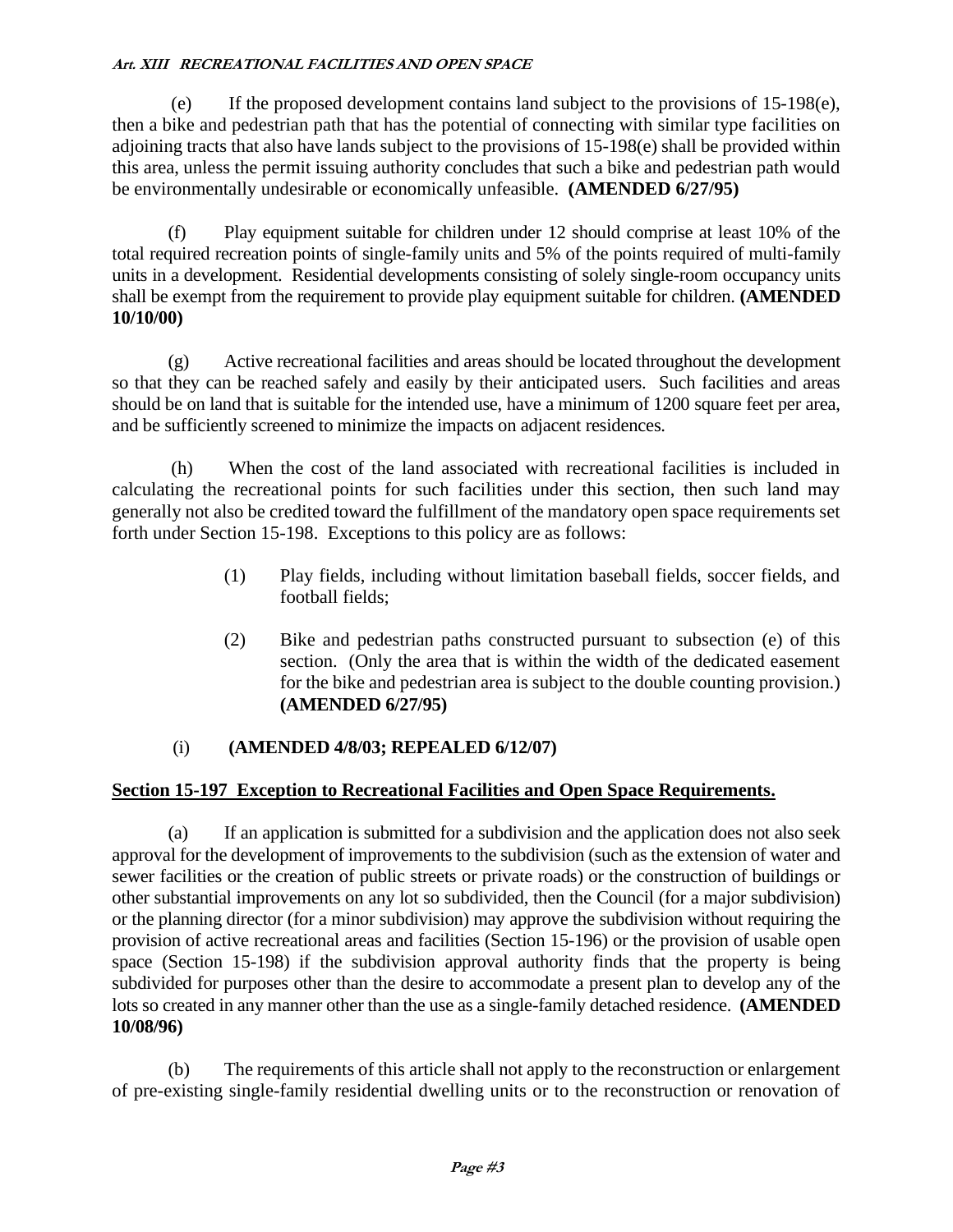pre-existing multi-family units, except to the extent that such reconstruction or renovation of multifamily residences increases the number of dwelling units or bedrooms within any such residential development. **(AMENDED 10/08/96)**

#### **Section 15-198 Open Space. (AMENDED 4/24/84; 3/26/85; 12/10/85; 11/11/86; REWRITTEN 6/27/95; 6/20/06; AMENDED 3/24/09; 3/23/10)**

(a) The Council finds that when land is developed for residential purposes, the public health, safety, and welfare are best served when substantial portions of the tracts so developed remain as common open space. The preservation of such open space areas serves the following important objectives, to the benefit of the residents of such developments as well as the general public:

- (1) Preservation of open vistas, providing relief from an urban landscape;
- (2) Preservation of environmentally sensitive lands;
- (3) Preservation of habitat for wildlife;
- (4) Preservation of historically or archaeologically significant areas;
- (5) Provision of areas for passive recreation, such as walking or jogging.
- (b) For purposes of this section:
	- (1) Open space refers to an area that:
		- a. Is not encumbered with any substantial structure;
		- b. Is not devoted to use as a roadway, parking area, or sidewalk;
		- c. Is not part of any privately owned lot that is used or intended for use for residential purposes;
		- d. Is legally and practicably accessible to the general public or to the residents of the development where the open space is located.
	- (2) Narrow strips of common area that separate lots within a development from each other, from streets, or from adjoining tracts shall generally not be regarded as open space within the meaning of this section unless such areas:
		- a. Are at least 50 feet in width and capable of functioning as a substantial visual buffer; or
		- b. Are configured and/or improved (e.g. through the installation of trails) in such a way as to be conducive to actual use for passive recreational purposes (i.e. walking or jogging) by residents of the development where located.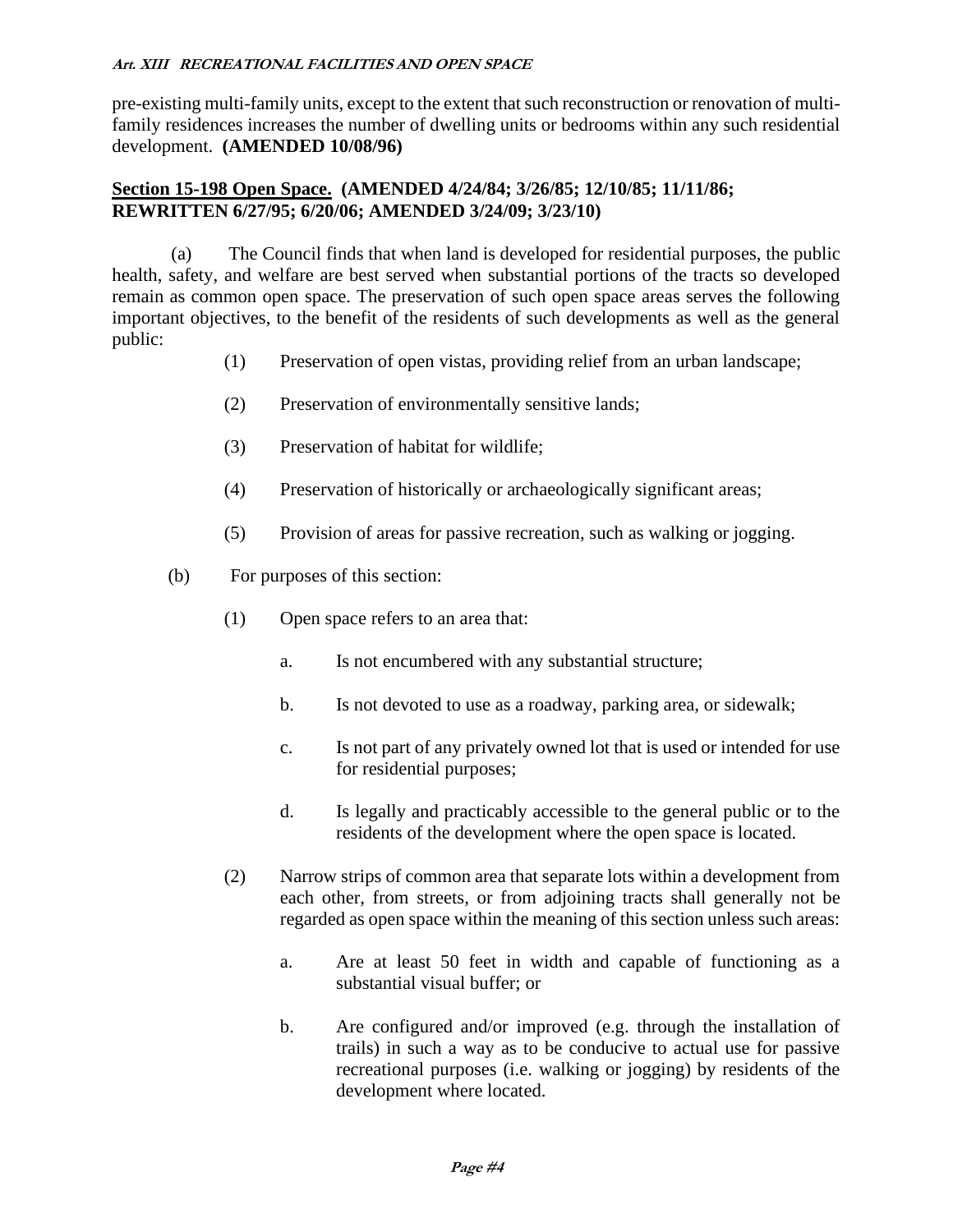- (3) The following areas shall be regarded as open space if such areas satisfy at least the criteria set forth in Subdivision (1) a, b, and c of subsection (b) of this section:
	- a. Utility easements located outside of street rights of way;
	- b. Cemeteries located on a tract prior to its development.
	- c. Areas used for the growing of crops, such as hay, corn, or vegetables, if and to the extent that such uses occur within an area that is subject to the control of a homeowners association and such uses are approved by the homeowners association. **(AMENDED 5/25/99)**
- (4) The term "primary conservation areas" shall mean: **(AMENDED 5/25/99; 6/20/99)**
	- a. Areas containing slopes greater than 25%
	- b. Hardwood areas as designated in the Geographic Information System (GIS) of the Town of Carrboro. **(AMENDED 3/24/09)**
	- c. Wetlands as defined pursuant to Section 404 of the Clean Water Act
	- d. Floodplains
	- e. Water quality buffers on perennial and intermittent streams. **(AMENDED 3/24/09)**
	- f. Lakes and ponds;
	- g. Road buffers as required by Section 15-312 of this Chapter, except for those portions of the buffers that must be included in road or utility crossings.
- (5) The term "secondary conservation areas" shall mean: **(AMENDED 5/25/99)**
	- a. Areas containing slopes greater than 15% but not more than 25%;
	- b. Wooded areas other than hardwood areas as designated in the Geographic Information System (GIS) of the Town of Carrboro. **(AMENDED 3/23/10)**
	- c. Vistas along entranceways to the town;
	- d. Other areas containing unusual natural features (such as major rock formations);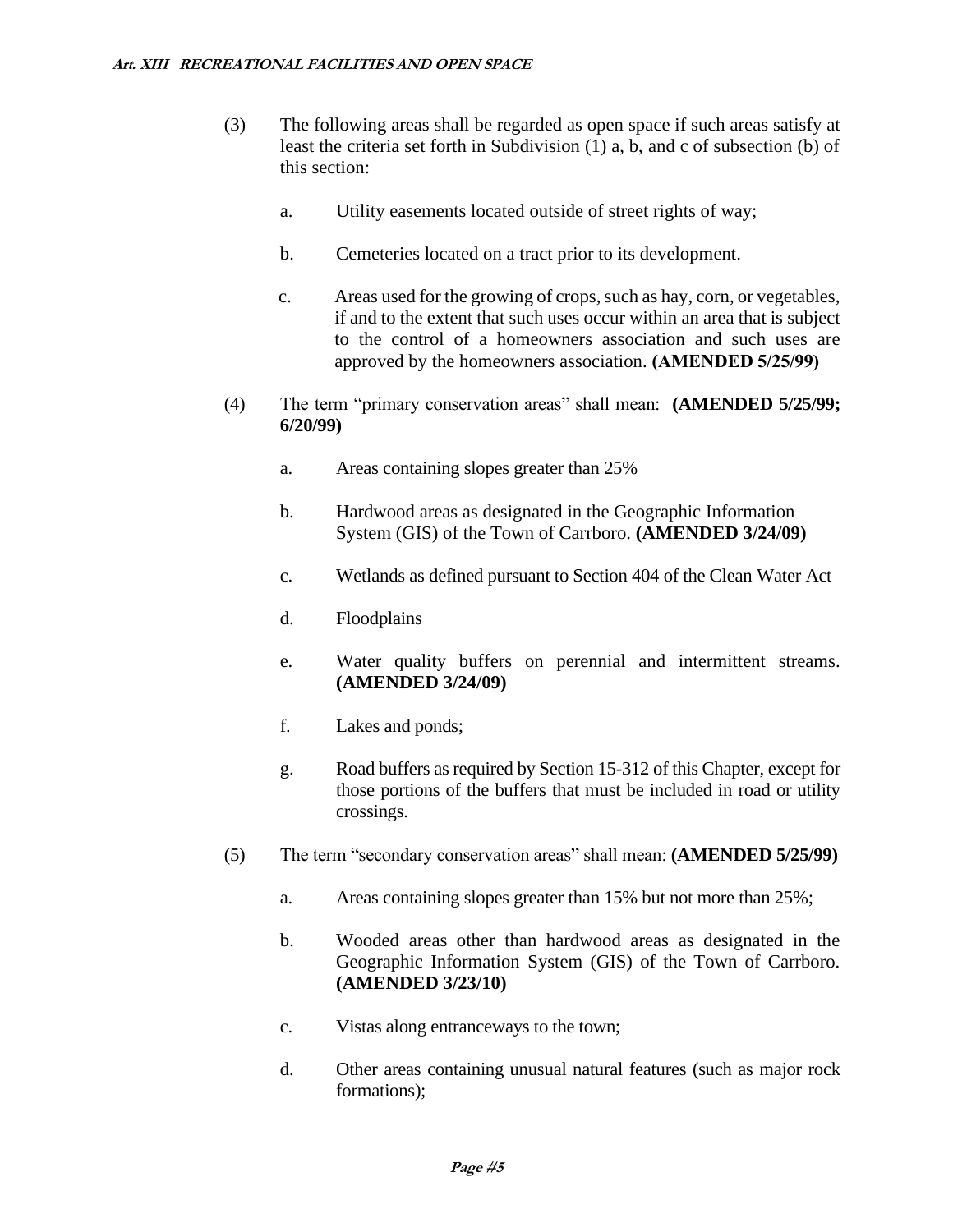- e. With respect to streams designated on the adopted Stream Classification Map of the Town of Carrboro, those areas within an average perpendicular distance of sixty feet from the edge of the floodway of the stream, if the floodway is designated on the "Flood Boundary and Flood Map" prepared by the U.S. Department of Housing and Urban Development or sixty feet from the centerline of the stream where the floodway is not designated on the map.
- f. Other environmentally, historically, or archaeologically significant or unique areas, including water quality buffers on ephemeral streams. **(AMENDED 3/24/09)**

(c) Except as otherwise provided in subsection (j) and Section 15-203, every residential development in zoning districts other than the R-2, OR-MU, B-1(c), B-1(G), B-2, and CT zoning districts shall be developed so that at least forty percent (40 percent) of the total area of the development remains permanently in open space. Every residential development in the R-2 and OR-MU district shall be developed so that at least twenty percent (20 percent) of the total area of the development remains permanently as open space. **(AMENDED 9/05/95; 6/20/06; 6/12/07)**

(d) Subject to subsection (g), every residential development containing at least 25 lots or dwelling units shall contain, as part of its required open space, one or more areas that are relatively flat, well drained, grassed, and otherwise well suited for use as a play field:

- (1) Each such area shall contain a minimum of 20,000 square feet configured in such a manner as to be useful as a play field.
- (2) Every development covered by this subsection shall set aside in one or more play fields meeting the criteria of this subsection a minimum of 400 square feet of area per lot or dwelling unit within the development.
- (3) Play fields provided under this section shall be located with due regard for the safety and convenience of those using such facilities as well as the welfare of residents living nearby. The play fields required by this subsection shall be located such that 90% of the lots or dwelling units within any development that is required to install such play field are within 1,500 feet of a play field installed to meet the requirements of this subsection, unless the developer demonstrates by clear and convincing evidence that adherence to this requirement would not be feasible.
- (4) Play fields constructed to meet the requirements of this subsection may be used by the developer to satisfy the active recreational requirements set forth in Section 15-196 as well as the open space requirements of this section. However, the recreation points assigned to such play fields shall be based upon the actual cost of constructing such play fields, exclusive of land costs. **(AMENDED 5/25/99)**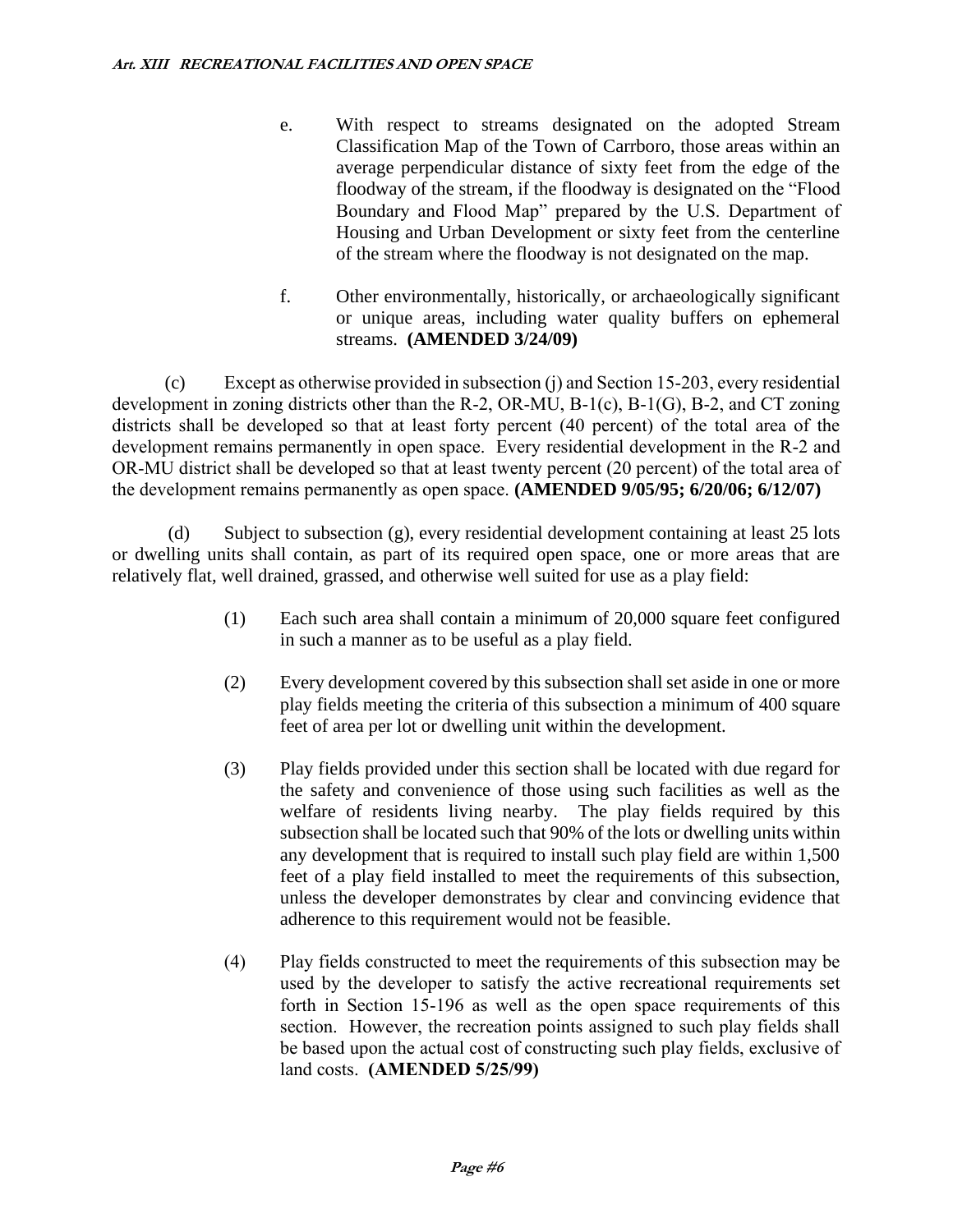(5) Notwithstanding the foregoing, the playfield requirement will not apply to residential mixed use developments located within the OR-MU zoning district. **(AMENDED 6/20/06)**

(e) Subject to subsection (g), if a tract where a residential development is proposed contains any areas defined above as primary conservation areas, then such areas shall be designated as open space. **(AMENDED 5/25/99)**

## (f) **RESERVED (AMENDED 5/25/99)**

(g) A developer shall not be required to set aside as open space under the provisions of subsections (d) and (e) more than the minimum required percentage of open space set forth in subsection (c). If the sum total of open space otherwise required under the provisions of subsections (d) and (e) exceeds forty percent of the development tract (twenty percent in the R-2 district), then the permit issuing authority shall allow the developer to set aside a smaller area of open space under subsections (d) and (e), individually or collectively, so that the developer is not required to preserve as open space more than forty percent of the development tract (twenty percent in the R-2 district). However, if areas that constitute primary conservation areas have not been set aside as open space, then the development plans shall otherwise provide for the preservation of such areas even though they may be located within privately owned lots (e.g. by specifying buildable areas within individual lots). Notwithstanding the foregoing, hardwood areas identified in the Geographic Information System (GIS) of the Town of Carrboro that are not set aside as common open space shall be preserved except to the extent that removal of such hardwood trees is necessary to accommodate the permitted uses created out of land not set aside as common open space. **(AMENDED 9/05/95; 0/25/99; 3/23/10)**

(h) If the area of open space required to be preserved under subsections (d) and (e) does not exceed forty percent (40%) of the area of the development tract (20% in the R-2 district), then the permit issuing authority may require that the developer set aside from among the areas that constitute secondary conservation areas as defined above an amount of open space equal to the difference between the amount of open space preserved under subsections (d) and (e) and forty percent (40%) of the development tract (20% in the R-2 district). **(AMENDED 9/05/95; 5/25/99)**

(i) Except as otherwise set forth in this section, the choice as to the areas to be set aside as open space shall remain with the developer.

(j) Subdivided residential developments of less than fifteen dwelling units are exempt from the requirements of this section unless the town agrees that it will accept an offer of dedication of such open space, and in that case the offer of dedication shall be made. Subdivided residential developments exempted by this subsection from the requirement of providing usable open space shall be required to make a payment in lieu thereof to the town's open space and recreational facilities fund in accordance with Section 15-203 if the town determines that it will be possible to provide usable open space areas that are reasonably expected to benefit or serve the residents of such developments. For purposes of this subsection, the term "developments" shall have the same meaning as is set forth in subsection 15-196(d)(3).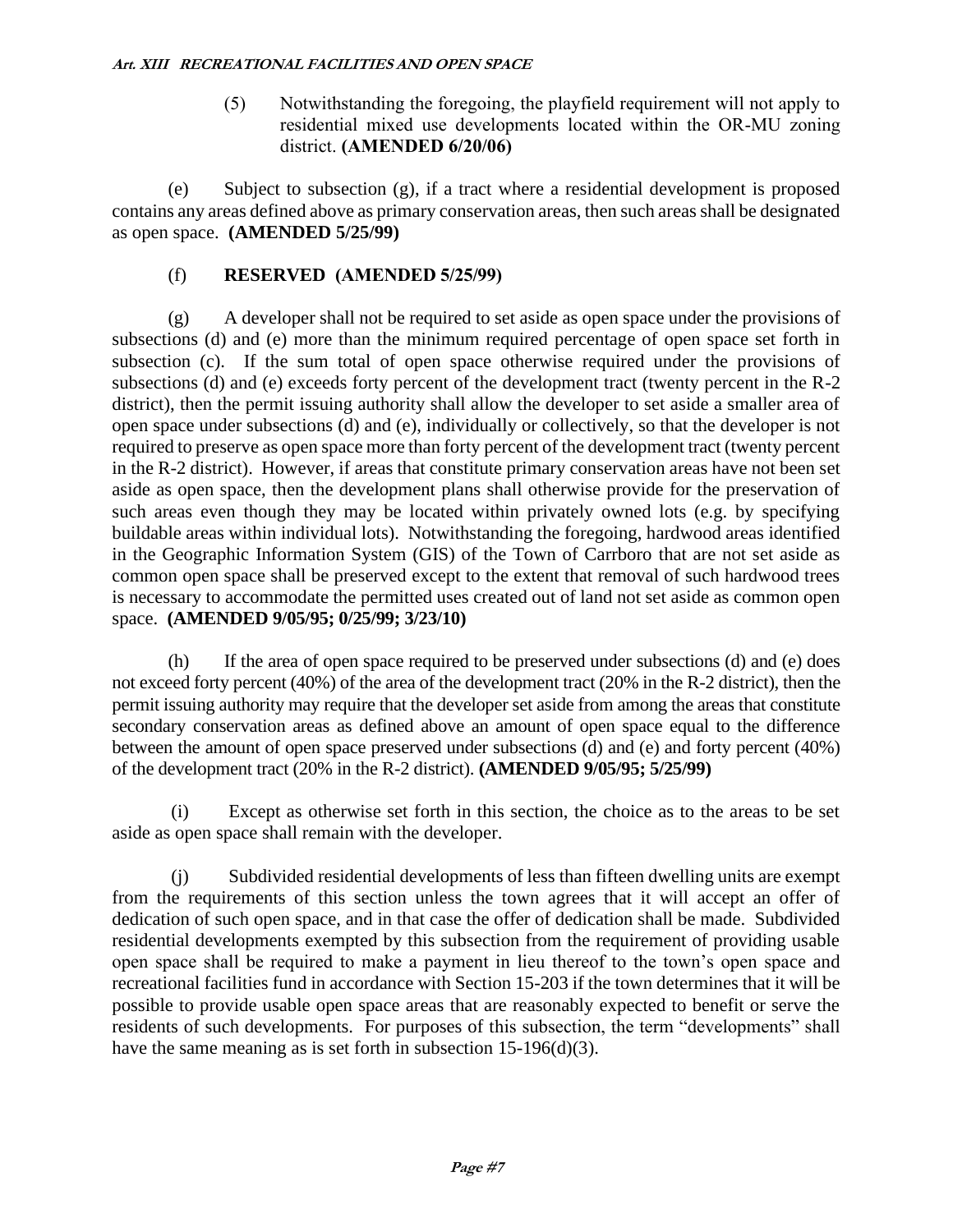(k) Residential developments consisting solely of multi-family, single-room occupancy units (1.340) shall be exempt from the requirements of this section. **(AMENDED 1/11/00)**

## **Section 15-199 Ownership and Maintenance of Recreational Facilities and Open Space Not Dedicated to the Town. (REWRITTEN 6/27/95)**

(a) Unless the town requires that recreational facilities or open space be dedicated to the town or agrees to accept an offer of dedication voluntarily made by the developer, such recreational facilities and open space shall remain under the ownership and control of the developer (or the developer's successor) or a homeowners' association or similar organization that satisfies the criteria established in Section 15-201. If such recreational facilities and open space are not publicly dedicated, they shall be made available to all residents of the development under reasonable rules and regulations established to encourage and govern the use of such facilities and open space by the residents without payment of separate optional fees or charges other than membership fees in a homeowners' association. Such facilities and open space may be made available to a limited extent on a fee basis to persons who are not residents of the development where such facilities or open space are located, so long as such use does not become so extensive as to remove the facilities and open space from the category of an accessory use to a residential development and transform the use to a separate principal use classification (see use classification 6.000) under the Table of Permissible Uses.

(b) The person or entity identified in subsection (a) as having the right of ownership and control over such recreational facilities and open space shall be responsible for the continuing upkeep and proper maintenance of the same.

## **Section 15-200 Dedication of Open Space. (AMENDED 11/26/85; REWRITTEN 6/27/95; REPEALED 9/05/95)**

## **Section 15-201 Homeowners' Association. (AMENDED 11/26/85**)

Homeowners' associations or similar legal entities that, pursuant to Section 15-199, are responsible for the maintenance and control of common areas, including recreational facilities and open space, shall be established in such a manner that:

- (1) Provisions for the establishment of the association or similar entity is made before any lot in the development is sold or any building occupied;
- (2) The association or similar legal entity has clear legal authority to maintain and exercise control over such common areas and facilities;
- (3) The association or similar legal entity has the power to compel contributions from residents of the development to cover their proportionate shares of the costs associated with the maintenance and upkeep of such common areas and facilities; and
- (4) The association will establish a capital fund for the maintenance and upkeep of common areas and facilities and a method of contributing to that fund which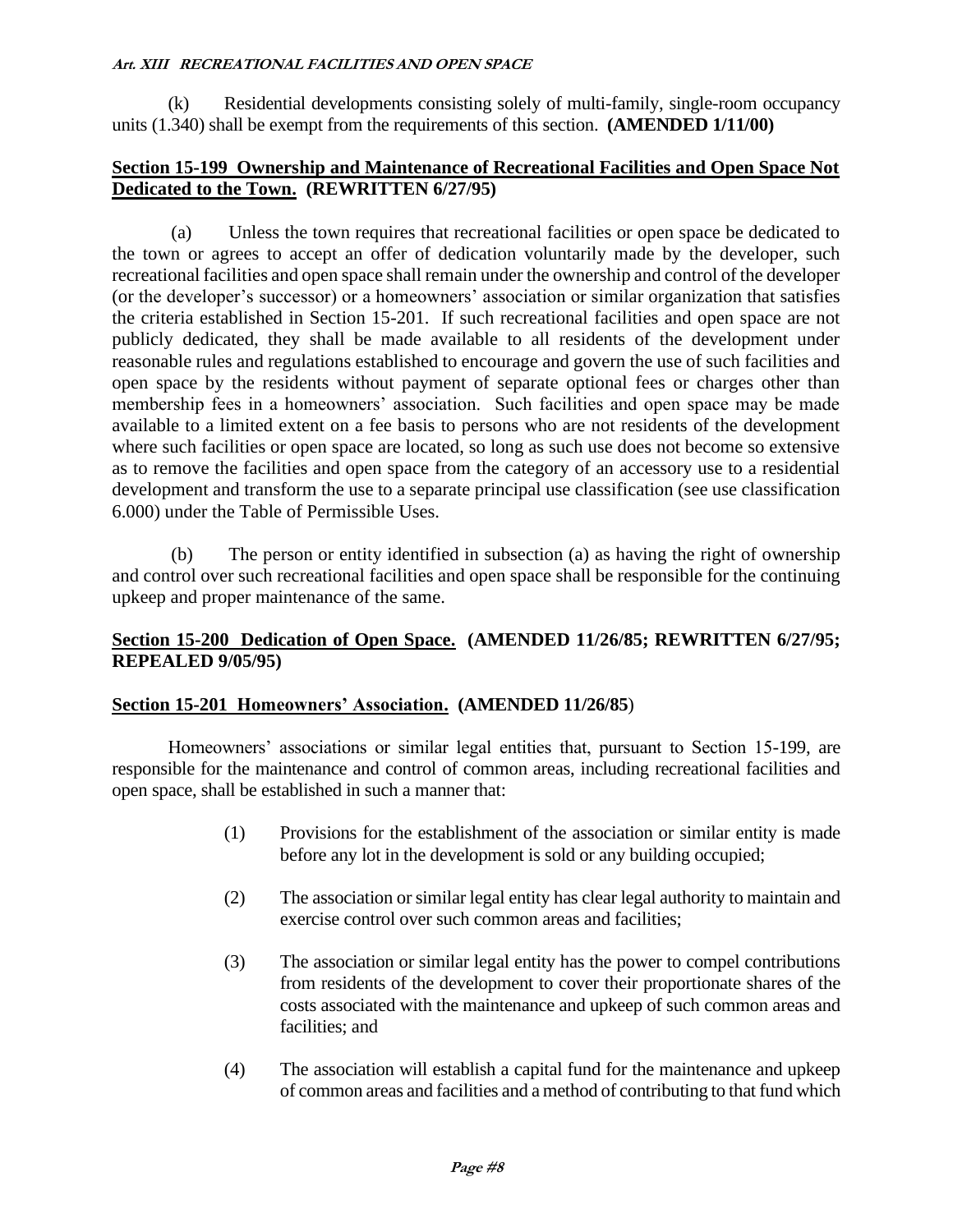will spread the costs of said maintenance and upkeep to the residents over a number of years. **(AMENDED 11/26/85)**

## **Section 15-202 Flexibility in Administration Authorized.**

(a) The requirements set forth in this article concerning the amount, size, location and nature of recreational facilities and open space to be provided in connection with residential developments are established by the Council as standards that presumptively will result in the provision of that amount of recreational facilities and open space that is consistent with officially adopted town plans. The Council recognizes, however, that due to the particular nature of a tract of land, or the nature of the facilities proposed for installation, or other factors, the underlying objectives of this article may be achieved even though the standards are not adhered to with mathematical precision. Therefore, the permit issuing body is authorized to permit minor deviations from these standards whenever it determines that: (i) the objectives underlying these standards can be met without strict adherence to them; and (ii) because of peculiarities in the developer's tract of land or the facilities proposed it would be unreasonable to require strict adherence to these standards.

(b) Whenever the permit issuing authority authorizes some deviation from the standards set forth in this article pursuant to subsection (a), the official record of action taken on the development application shall contain a statement of the reasons for allowing the deviation.

## **Section 15-203 Fees in Lieu of Active Recreational Areas and Facilities or Usable Open Space.**

(a) When the permit-issuing authority determines (upon the recommendation of the recreation director) that the recreational needs of a development required by Section 15-196 to construct active recreational areas and facilities could also be adequately met by facilities constructed on town property that is located close enough to such development to reasonably serve its residents, the town may authorize the developer to pay a fee to the town's open space and recreational facilities fund in lieu of providing on-site facilities. For purposes of this subsection, "town property" means property that is owned by the town or that the town has made plans to acquire within a reasonable time. **(AMENDED 2/20/90)**

(b) With respect to residential developments that are exempt from the requirement of providing on-site active recreational areas and facilities under Subsection 15-196(d) or exempt from the requirement of providing usable open space under Subsection 15-198(j) and that choose not to provide such facilities or open space, the town shall accept and the developer shall pay a fee to the town's open space and recreational facilities fund if the permit-issuing authority determines that the town has acquired or has made plans to acquire within a reasonable time the necessary land to provide usable open space or a site for recreational facilities that can be expected to benefit or serve such developments.

(c) The minimum amount of the fee paid under this section in lieu of active recreational areas and facilities shall be determined by multiplying the amount of recreation points that would otherwise be required of the development under Section 15-196 by the dollar value per point established in the town's miscellaneous fees and charges schedule. However, nothing herein shall prevent a developer from paying a fee that exceeds the minimum fee established pursuant to this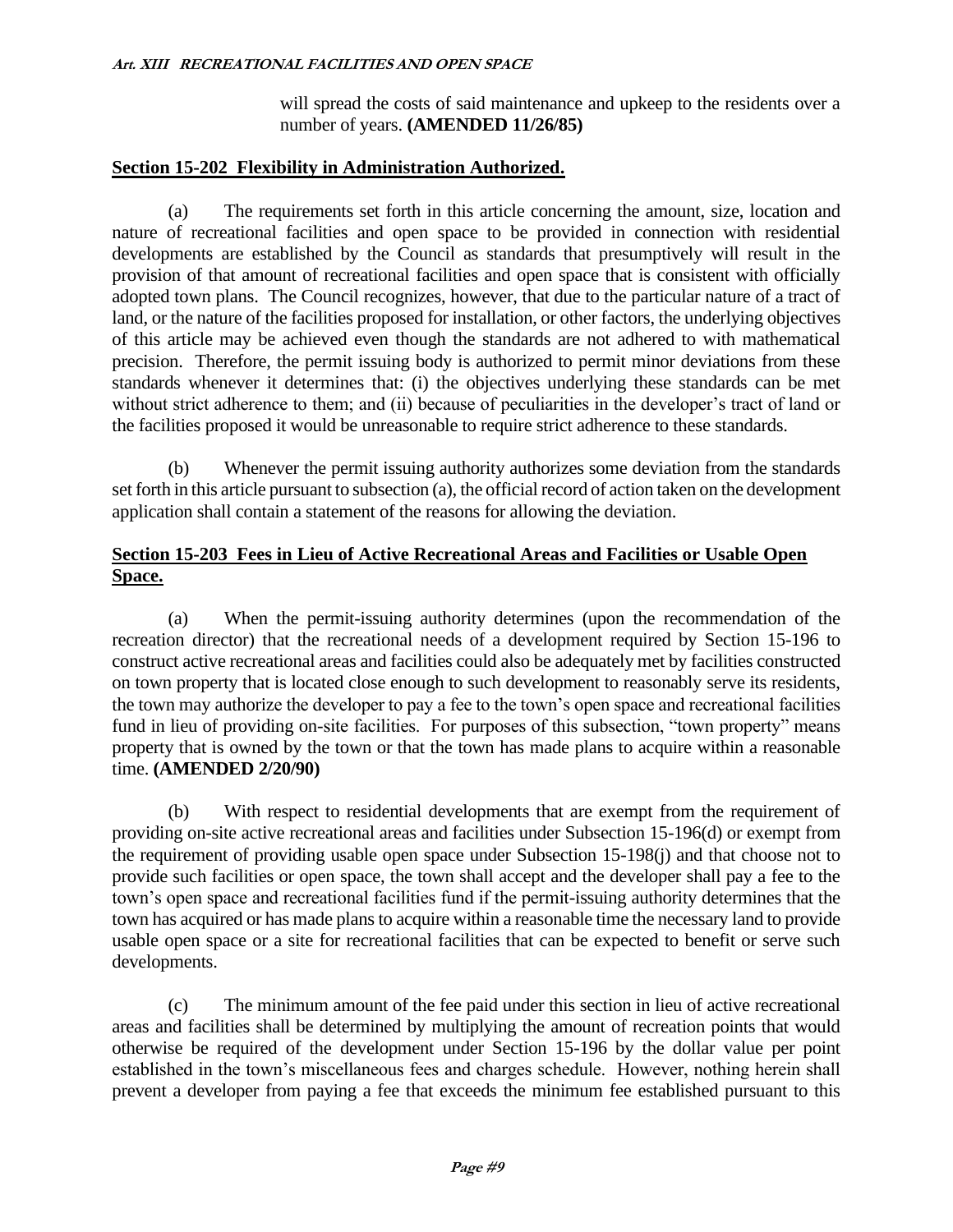subsection, and the town's willingness to allow a payment of fees in lieu of on-site provisions of facilities or open space under subsection (a) may depend upon the developer's agreement to pay fees in excess of the minimum.

(d) The minimum amount of the fee paid under this section in lieu of usable open space shall be determined by multiplying the square footage of open space that would otherwise be required of the development under Subsection 15-198(c) by the dollar value per square foot established in the town's miscellaneous fees and charges schedule.

(e) With respect to any development that is authorized or required by this section to pay a fee in lieu of providing recreational facilities or usable open space, no use may be commenced, lot sold, or building occupied unless the fee has been paid. If a development is intended to be sold or occupied on a phase-by-phase basis, payment of the fee relating to each phase must first be made.

## **Section 15-204 Downtown Livability Area and Urban Amenities Provisions.**

(a) The Council concludes that when land is developed substantially for residential purposes in the downtown, defined for purposes of this section as those areas zoned B-1(G), B-1(c), B-2, or CT, the public health, safety, and welfare are best served when portions of such properties are developed as "downtown livability areas" and improved with "urban amenities" as those terms are used in this section. The development of such properties in this way may serve some or all of the following important objectives, to the benefit of downtown business owners, shoppers, workers, pedestrians, and residents, as well as the general public:

- (1) provide relief from the high-density built environment (for example by mitigating urban temperature, pollution, glare);
- (2) enhance the pedestrian experience;
- (3) promote walking and biking in the downtown area;
- (4) decrease stormwater runoff;
- (5) provide food or habitat for wildlife;
- (6) provide opportunities for artistic expression or the enjoyment of the same;
- (7) provide opportunities for social gathering.

(b) For purposes of this section, "downtown livability area" (DLA) refers to an outdoor area that (i) is not devoted to use as a roadway, parking area, required sidewalk, or required shade tree islands in parking lots; (ii) is legally and practically accessible to all of the residents, occupants, tenants, and owners of the property to which the DLA appertains (except that balconies and roof areas developed as DLA with or without urban amenities need not be so accessible); (iii) is not encumbered with any substantial structure other than an urban amenity; and (iv) with or without the improvement of an urban amenity, achieves one or more of the objectives set forth in subsection (a) of this section. An "outdoor area" means an area that is either not under roof or, if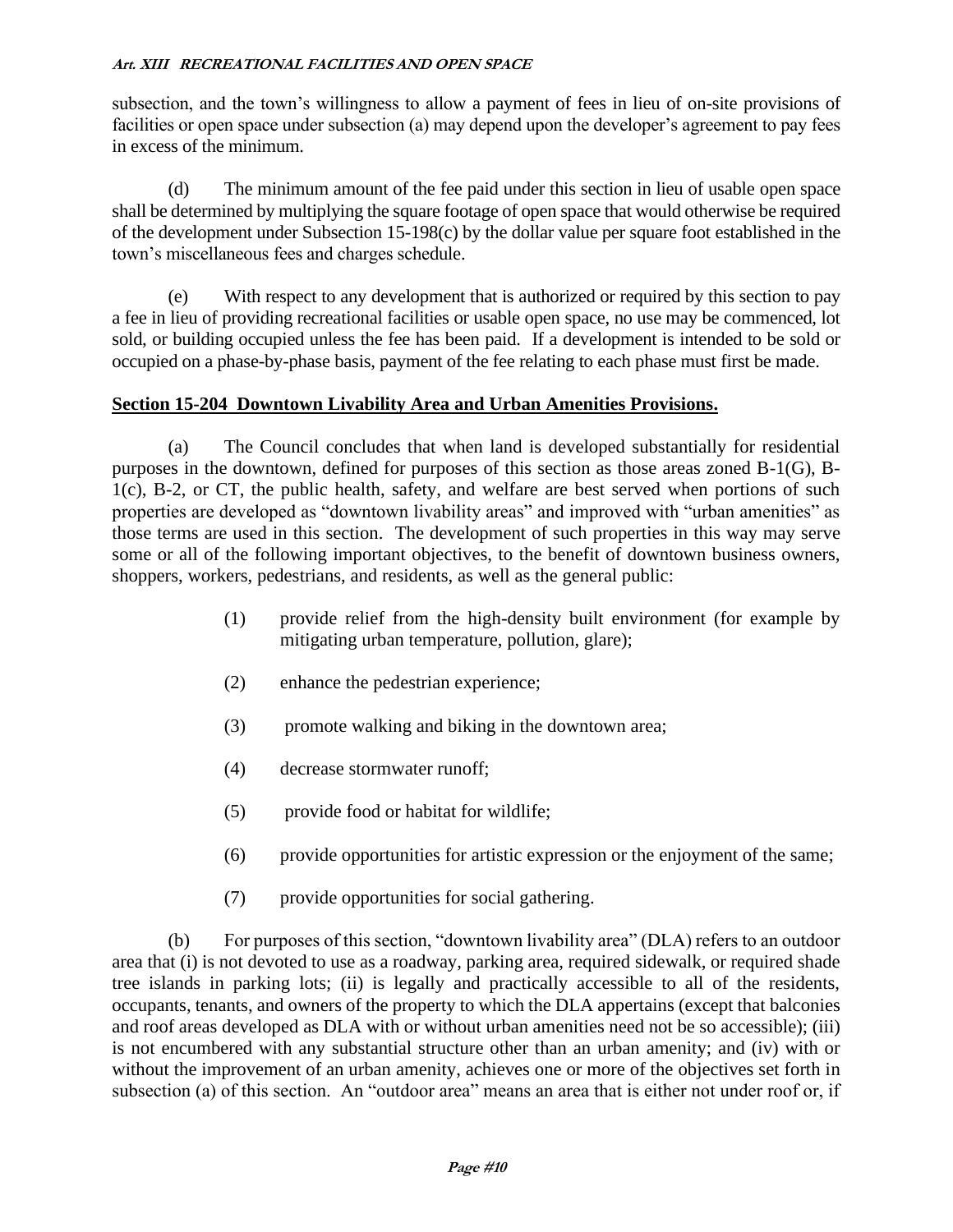under roof, is permanently open to the outdoors on at least 50 percent of the circumference of such area. A "green roof" means a roof of a building or structure (or portion thereof) that is covered with vegetation and soil, or a growing medium, planted over a waterproofing membrane.

(c) For purposes of this section, "urban amenities" refers to improvements that (i) are located or constructed within downtown livability areas, and (ii) are designed, installed, and maintained to achieve one or more of the objectives set forth in subsection (a) of this section, together with any improvements necessary to support the function or safety of or provide access to such amenities. Urban amenities include but shall not be limited to the following: water features (reflecting pools, fountains); special visual or environmental exterior features incorporated into building architecture, public art; historic markers, features, or places; shade-producing street trees; outdoor furniture for seating, playing games, or picnicking; arbors, trellises, or pergolas with live plants; balcony plantings; birdfeeders, birdhouses, and birdbaths; widened sidewalks; covered bike racks; garden perimeter walls low and wide enough to accommodate sitting and lounging; green roofs.

(d) For downtown developments in which 25 percent or more of the gross floor area is for residential use only, the downtown livability area and urban amenities requirements are as follows:

- (1) The site shall be developed so that an area (measured in square feet) equal to at least 12 percent of the total land area remains permanently as downtown livability area, provided that:
	- a. DLA can be reduced to 10 percent of the land area if the DLA is substantially landscaped with grass, vegetative ground cover, plants, shrubs, bushes, or other vegetative landscaping and that is shaded to the extent of at least 35 percent of such area at noon on June  $21<sup>st</sup>$  by building, awnings, pergolas, other structures, or shade trees, constructed or planted within or adjacent to such DLA.

For purposes of this subsection a "shade tree" means a tree whose height at maturity can be expected to exceed 20 feet, and of a species, according to its shape, size, and leaf size, that can be expected to provide shade during the growing season. (Please refer to LUO Appendix E, page E-13, "Trees for Shading" for examples of appropriate tree species for provision of shade.)

- b. DLA can be reduced to 10 percent of the land area if it is legally, practically, and visually accessible to the general public.
- c. The DLA can be reduced to 7 percent of the land area if it meets both the criteria set forth in  $(d)(1)a$  and  $(d)(1)b$ .
- (2) The dollar value of the urban amenities to be installed within the downtown livability area shall be an amount equal to **7** percent of the assessed value of the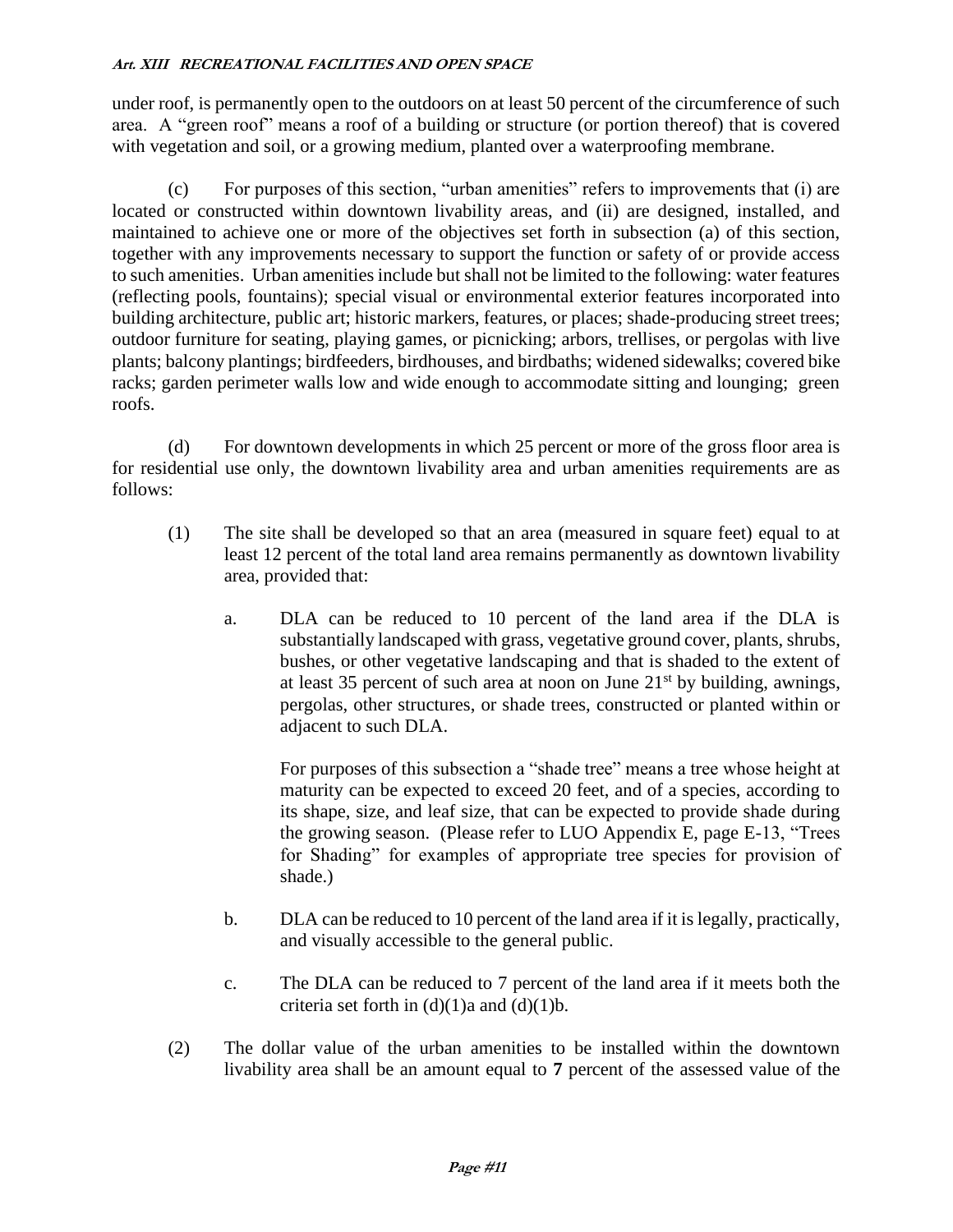land that constitutes the development site, determined as of the date the development permit is approved**.**

When a development that is subject to this requirement contains a residential component, and the developer either provides recreation facilities or makes a payment in lieu to satisfy the requirements of this article, then such developer shall receive a credit toward the fulfillment of such developer's urban amenities obligation, if the amenities are publicly accessible**,** in the amount of 50 percent of the dollar value of the recreational facilities installed (determined by multiplying the recreational points associated with the facilities installed by the dollar value of such points as set forth in the town's miscellaneous fees and charges schedule) or the dollars paid in lieu of installing facilities.

(e) Notwithstanding the foregoing, when property is developed pursuant to Section 15- 160.1(b) the dollar value of urban amenities, required by Subsection 15-204(d)(2) may be reduced to 3.5 percent of the assessed value of the land that constitutes the development site. **(AMENDED 6/02/20)**

(f) The dollar value of the urban amenities shall be determined in the permit review process. The developer shall submit sufficiently detailed information as to the particular amenities to be installed and the cost of such amenities to allow the permit issuing authority to determine whether the requirements of this section will be satisfied.

(g) The requirements of this section shall not apply to permits issued for single-family or two-family dwellings or to those developments described in Section 15-197 of this article.

(h) The requirements of this section shall not apply to previously developed lots if the developer demonstrates to the reasonable satisfaction of the permit issuing authority that the cost of the work proposed under the new permit is less than 50 percent of the assessed value of the improvements already on the lot when the applications for the new permit is filed.

(i) For the purposes of this section, the term "development site" shall mean the lot where the development occurs, except that if less than 50 percent of such lot is proposed to be the subject of improvements authorized under the requested permit (including the construction of buildings, parking, landscaping, and/or significant improvements), then the term "development site" shall refer just to the portion of such lot where the improvements authorized by the permit are to be constructed.

# **Section 15-205\_Fees in Lieu of Downtown Livability Area and Urban Amenities.**

(a) When the permit-issuing authority determines that it is physically impossible or impracticable for a development to satisfy the downtown livability area and urban amenities requirements of Section 15-204, then the permit-issuing authority may authorize the developer to pay a fee to the town's downtown livability area and urban amenities fund in lieu of complying with such requirements. The permit authority may allow such a payment in lieu only if it concludes that the objectives set forth in Subsection 15-204(a) could also be adequately met by having the town construct urban amenities on town property that is located within the downtown area. For